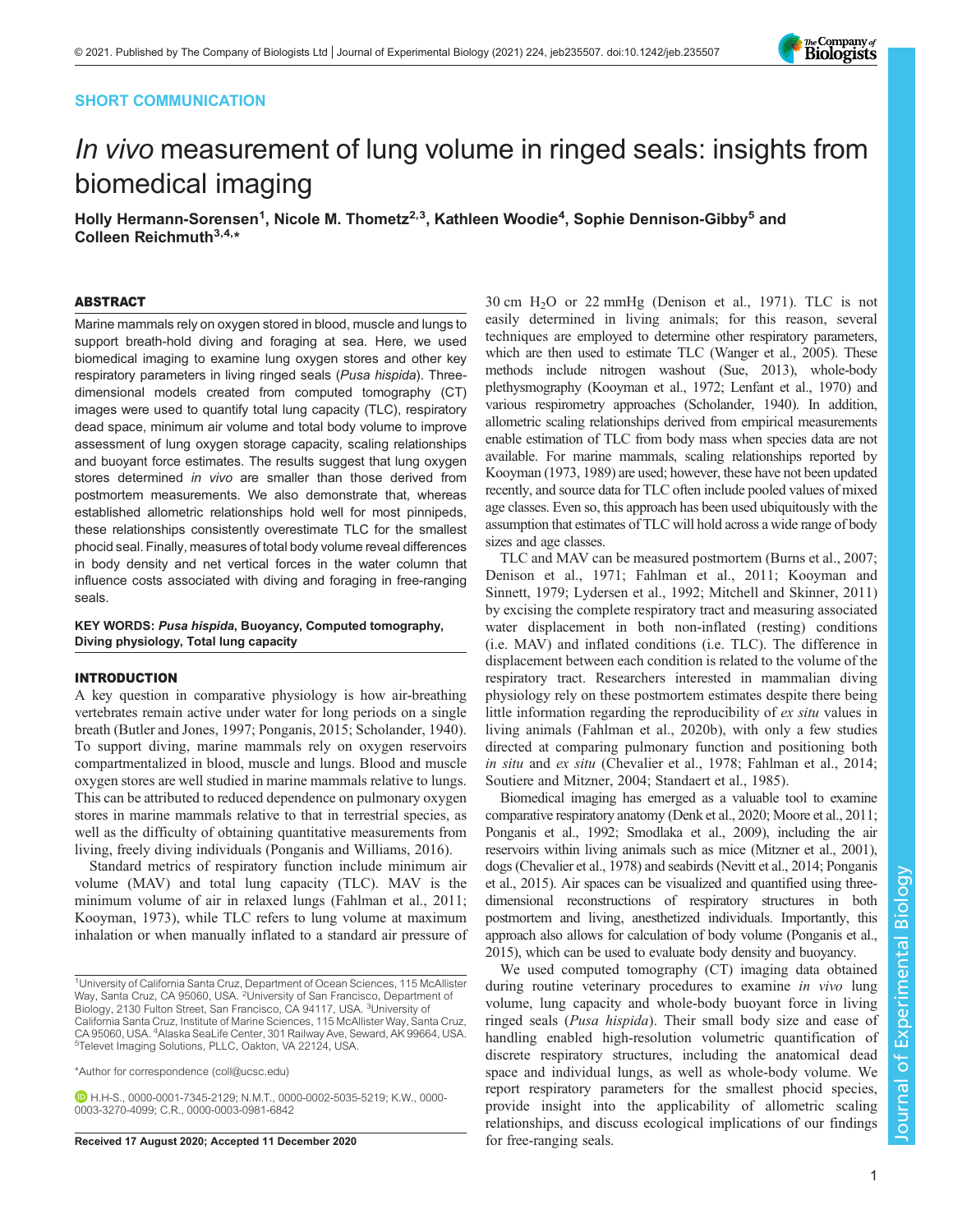#### MATERIALS AND METHODS

## Subjects and animal handling

One female and three male subadult ringed seals, Pusa hispida (Schreber 1775), were evaluated. Age was estimated from the length, mass and overall development of each individual at intake for rehabilitative care at the Alaska SeaLife Center (Seward, AK, USA). Length and mass were determined within 1 week of the CT procedure. Standard length (linear distance from nose to tail) was either directly measured on the day of the CT procedure or measured from full-body scans. Animal mass was obtained via a platform scale (W.C. Redmon Co., Peru, IN, USA; or Ohaus SD751, Ohaus Corp., Parsippany, NJ, USA). Two individuals (PH1701 and PH1804) presented with verminous pneumonia at intake and were treated with anti-helminthic drugs during rehabilitation, with resolution prior to imaging. Thus, the scans included in this study represent healthy individuals cleared of parasites, with no clinical evidence for lungworm infection present at the time of the scans.

Seals were briefly restrained at the Alaska SeaLife Center and given a pre-anesthetic intramuscular injection of midazolam  $(0.2-0.5 \text{ mg kg}^{-1})$  and butorphanol  $(0.24-0.7 \text{ mg kg}^{-1})$  (see [Woodie et al., 2020\)](#page-5-0). Following sedation, a single lumen central venous catheter (16–18 g, 13–15 cm) was placed in the epidural vertebral sinus flushed with heparinized saline and capped as in [Goertz et al. \(2008\)](#page-5-0). Patency of the soft catheter was ensured prior to transport to the nearby imaging facility. Prior to the CT procedure, propofol  $(2-3 \text{ mg kg}^{-1})$  was administered intravenously via the catheter to allow for intubation and inflation of an endotracheal tube cuff. Seals were maintained on oxygen and isoflurane gas for the duration of the procedure. Full inflation of the cuff prevented air leakage around the tube. Supplemental intravenous propofol was titrated incrementally to facilitate intentional apneic intervals during scanning with manual, intermittent, positivepressure ventilation prior to and following each imaging series. A non-steroidal anti-inflammatory medication (meloxicam, 0.2–0.5 mg kg−<sup>1</sup> ), and broad-spectrum antibiotic (cefazolin, 10–20 mg kg−<sup>1</sup> ) were administered intravenously via the catheter. Following the CT procedure, sedation was reversed with separate injections of intramuscular or intravenous naltrexone (2 mg naltrexone per 1 mg butorphanol) and intravenous flumazenil (1 mg flumazenil per 20 mg midazolam). The endotracheal tube was removed after regular spontaneous respirations resumed. Following extubation, seals were returned to the Alaska SeaLife Center where they resumed normal eating and activity within an hour. The duration of anesthesia was less than 1 h from propofol induction to recovery and extubation.

CT scans were performed with a GE 16 Light Speed Scanner, GE 16 Bright Speed Scanner (General Electric Healthcare, Chalfont St Giles, Bucks, UK), or a Siemens 32/64 Somatom GO-UP Scanner (Siemens, Munich, Germany). Modified thorax protocols [\(Table S1](http://jeb.biologists.org/lookup/doi/10.1242/jeb235507.supplemental); S.D.-G., unpublished) were used to obtain optimized images of the full respiratory tract with slice thickness of 0.625– 2.5 mm. An initial scan was obtained on two seals (PH1802 and PH1804) in sternal recumbency without lung inflation during apnea, with the pressure gauge of the anesthesia circuit at 0 mmHg. This condition was defined as the resting, relaxed position of the lungs when the seal was out of water. All seals were scanned in sternal recumbency with lungs hyperinflated to a pressure of 30 mmHg. To test for replicability of lung volume at a given pressure, variation in volume within inflation conditions, and the difference in volume as a result of patient position, one seal (PH1802) received additional scans in both dorsal and sternal recumbency at inflation pressures of both 30 and 37 mmHg.

Animal handling activities including rescue, rehabilitation and diagnostic CT procedures were authorized under NOAA's Marine Mammal Health and Stranding Response/Research Program 18786, Stranding Agreement SA-AKR-2019-01, and marine mammal research permit 18902. Research was approved by the Institutional Animal Care and Use Committees at the University of California Santa Cruz and the Alaska SeaLife Center.

## Volumetry

To determine key respiratory parameters at known lung inflation conditions, DICOM images from CT series were imported to 3D Slicer [\(Fedorov et al., 2012;](#page-5-0)<https://www.slicer.org/>) and converted into closed-surface three-dimensional models. Anatomical structures were manually separated into volumetric segmentations of trachea, bronchi, and left and right lungs based on tissue attenuation (Fig. 1). Tracheal volume was defined from the image immediately caudal to the laryngeal cartilages extending to the image of the cranial margin of the carina. Bronchial volume was defined as the region from the carina to distal portions of the cranial and caudal lobar bronchi. Bronchioles were too diffuse to manually trace, so their volume is included in the volume of the lungs. TLC included both the tissue and air spaces of the left and right lungs, in addition to the bronchioles. The inclusion of the tissue and air spaces is in line with other studies [\(Lydersen et al., 1992](#page-5-0)) with which we compared our values. The volume of each segment was calculated in cubic centimeters and converted to milliliters.

Segments of the respiratory tract were considered with respect to whether surfaces were available for oxygen exchange. Anatomical dead space (the portion not in contact with gas exchange surfaces) was defined as the volume of the trachea plus the volume of the bronchi; this measure is not equivalent to respiratory dead space [\(Fowler, 1948; Rossier and Bühlmann, 1955\)](#page-5-0) as the bronchioles could not be partitioned from the tissues of the lungs in this study. MAV was characterized here as the lung volume in the non-inflated (resting) condition, with inflation pressure of 0 mmHg. Because individuals were measured out of water, we presume this metric will differ somewhat from MAV values obtained from seals resting in water at the surface [\(Fahlman et al., 2020a](#page-5-0)). TLC was determined as the volume of the inflated lungs at 30 mmHg. This pressure is higher than the standard of 22 mmHg  $(30 \text{ cm H}_2\text{O})$  used to measure TLC in other mammalian studies [\(Denison and Kooyman, 1973](#page-5-0); [Denison](#page-5-0) [et al., 1971; Kooyman and Sinnett, 1982; Loring et al., 2016; Moore](#page-5-0) [et al., 2011](#page-5-0); [Weibel, 1973](#page-5-0)), but was necessary for the clinical diagnostic protocol. Specifically, the ringed seals' lungs were hyperinflated to ensure that no atelectasis ( partial or full collapse) or scarring of lung tissue was present. To obtain the proportion of blubber that contributed to total body volume, blubber was segmented and quantified for the two animals for which we had



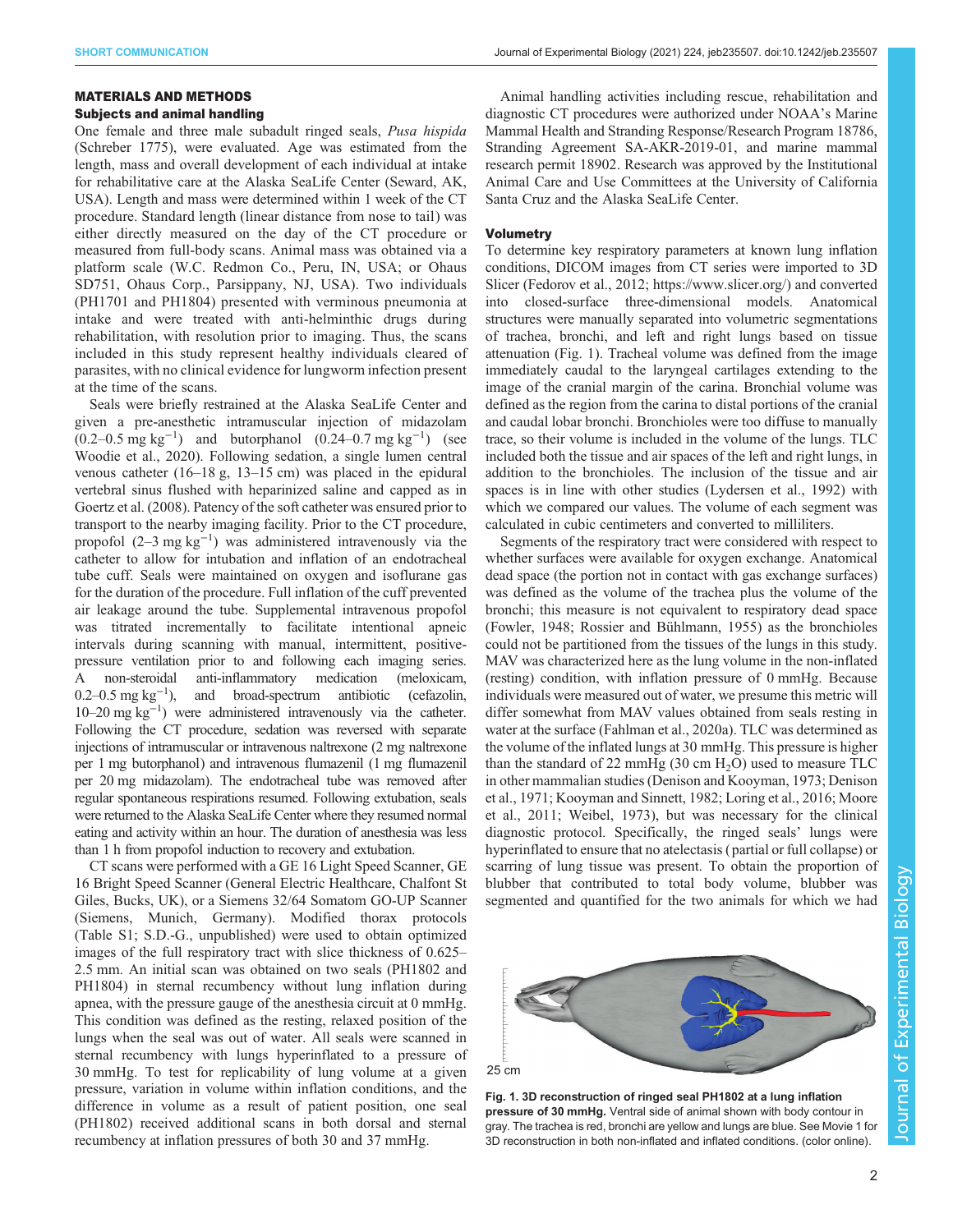whole-body scans (PH1802 and PH1804). Further, surface area to volume ratio (SA:V) was directly measured for seal PH1802.

#### Allometry

To compare our results with those of other marine mammals, we considered the commonly used allometric scaling equation: TLC=0.1 $M_b^{0.96}$  [\(Kooyman, 1989](#page-5-0)) (where  $M_b$  is body mass). We also determined another scaling equation specific to pinnipeds. The TLC data included in the pinniped-only allometric plot either were collected empirically or could be calculated from empirically reported mass-specific total lung oxygen stores. We evaluated our primary measure of mean TLC as a function of mean total body mass for the subadult ringed seals in our study. We then compared our results with expected values from these allometric relationships to determine whether total body mass is a reliable indicator of total lung capacity for ringed seals.

## Body density and buoyant force

CT data were further used to estimate the whole-body buoyant force of two seals (PH1802 and PH1804) at specific lung inflation pressures, as in [Ponganis et al. \(2015\).](#page-5-0) Body density was calculated by dividing body mass by total body volume and comparing this with the density of seawater. Total body volume (ml) was determined by segmentation of the CT data as described above. Whole-body buoyant force (N) was calculated for each seal at each lung inflation pressure:

$$
Buoyant force = \mathbf{g} \times M_b \times (\rho_{seawater}/\rho_{total\ body}), \tag{1}
$$

where g is the acceleration of gravity at 9.807 m s<sup>-2</sup>,  $M_b$  is body<br>mass in kg o solution is the density of seawater at 10°C in g ml<sup>-1</sup> and mass in kg,  $\rho_{\text{seawater}}$  is the density of seawater at 10°C in g ml<sup>-1</sup>, and  $\rho_{\text{totalbody}}$  is the calculated density of the seal's body in g ml<sup>-1</sup>. The corresponding downward (gravitational) force (N) was also determined:

$$
Downward force = (\mathbf{g} \times M_b). \tag{2}
$$

Net (total) force was determined by subtracting the downward force (Eqn 2) from the buoyant force (Eqn 1). Buoyant force was only calculated in the inflated condition for seal PH1804, as there was no full-body scan available in the non-inflated condition. Buoyant force was calculated in both inflated and non-inflated conditions for seal PH1802, and total body volume was compared at the level of the whole animal relative to changes in the respiratory tract volume.

# RESULTS AND DISCUSSION

## Volumetric measurements

Primary comparisons of respiratory structures and volumetric analyses were made at lung inflation pressures of 0 and 30 mmHg in sternal recumbency [\(Table 1\)](#page-3-0). When inflated to 30 mmHg, TLC ranged from 870 to 2271 ml, resulting in mass-specific values between 52 and 92 ml  $kg^{-1}$ . The right lung was larger than the left in all individuals in the inflated condition, with an average size difference of 6.3%. For two individuals measured in the non-inflated condition, MAV was 564 and 886 ml, with mass-specific values of 22 and 32 ml kg<sup>-1</sup>. Lung volume for these individuals increased by a factor of 2.5 when fully inflated.

Maximum respiratory tract volume was 904–2323 ml. This was equivalent to 11% and 18% of total body volume for the two seals with full-body scans (PH1804 and PH1802). The anatomical dead portion of the respiratory tract changed little with inflation for two individuals with comparable non-inflated and inflated scans (PH1503 and PH1802). These seals exhibited similar increases in tracheal volume (∼15%) and negligible increases in bronchi volume (∼1%) from non-inflated to inflated conditions. Thus, while the volume of the total respiratory tract changed by an average factor of 2.5 when the lungs were inflated, most of this difference was due to changes in lung volume.

Replicate scans in sternal recumbency at 37 mmHg for seal PH1802 showed that TLC varied by 5% (74 ml) between scans. Lung volume varied similarly between 30 and 37 mmHg, with an increase of 5% (75 ml) at the higher inflation pressure. When hyperinflated to 37 mmHg, lung volume was 13% (194 ml) greater in dorsal recumbency than in sternal recumbency.

Full-body scans for seal PH1802 were evaluated in both inflated and non-inflated conditions to determine changes in respiratory tract volume and total body volume. The increase in respiratory tract volume was 815 ml. In contrast, total body volume in the inflated condition increased by only 446 ml, equivalent to a 2% increase in body volume. The directly measured surface area of this seal was 58,193 cm<sup>2</sup> and its total body volume was  $25,004$  cm<sup>3</sup>, resulting in a SA:V of 2.3:1. For the two seals for which total blubber volume could be measured from CT scans, blubber by total body volume was 33% (PH1804) and 49% (PH1802).

#### Allometric relationships

The scaling equation we determined for pinnipeds using previously published values (TLC=0.1 $M_b^{0.98}$ ) is remarkably close to the classic relationship reported by [Kooyman \(1989\)](#page-5-0) for marine mammals [\(Fig. 2\)](#page-4-0). Indeed, the [Kooyman \(1989\)](#page-5-0) equation falls within the 95% confidence interval of the pinniped-only equation, suggesting that this offset is not significant. Source data for the pinniped-only relationship are provided in [Table S2](http://jeb.biologists.org/lookup/doi/10.1242/jeb235507.supplemental) [\(Burns et al., 2007](#page-5-0); [Falke et al.,](#page-5-0) [2008; Kooyman and Sinnett, 1982; Lenfant et al., 1970; Lydersen](#page-5-0) [et al., 1992](#page-5-0); [Reed et al., 1994\)](#page-5-0). The ringed seals in this study are the smallest pinnipeds for which TLC data are now available. When compared with the scaling relationships described above, our in vivo measurements obtained from ringed seals are about 27% lower than predicted.

#### Body density and net buoyant force

Body density and buoyant force were calculated from the measured total body volume of one individual (PH1804) in the inflated condition, and another individual (PH1802) in both non-inflated and inflated conditions. Taking body mass into account, both seals exhibited similar body density irrespective of inflation condition. Individual PH1802 was denser than seawater  $(1.027 \text{ g m}^{-1})$  at 10°C) at both 0 mmHg (1.052 g ml−<sup>1</sup> ) and 30 mmHg (1.033 g ml−<sup>1</sup> ) inflation conditions, whereas seal PH1804 was less dense than seawater (0.989 g ml<sup>-1</sup>) in the inflated condition. Based on these measurements PH1802 had negative net vertical forces in both non-inflated  $(-6.0 \text{ N})$  and inflated  $(-1.3 \text{ N})$ conditions. In contrast, PH1804 had a positive net force of 7.8 N in the inflated condition.

## Physiological and ecological considerations

The anatomical dead space of ringed seals comprised only 3% of total respiratory tract volume and changed little between noninflated and inflated conditions. This negligible change can be attributed to the rigid hyaline cartilage reinforcement of the trachea [\(Smodlaka et al., 2009\)](#page-5-0), which aids in lung collapse while diving by allowing compressed air from the lungs to be stored within this noncompliant compartment ([Kooyman, 1973](#page-5-0)). The largest volume measured of the air-filled respiratory tract – including dead space and TLC – was 2.3 l. We found that TLC was three times smaller in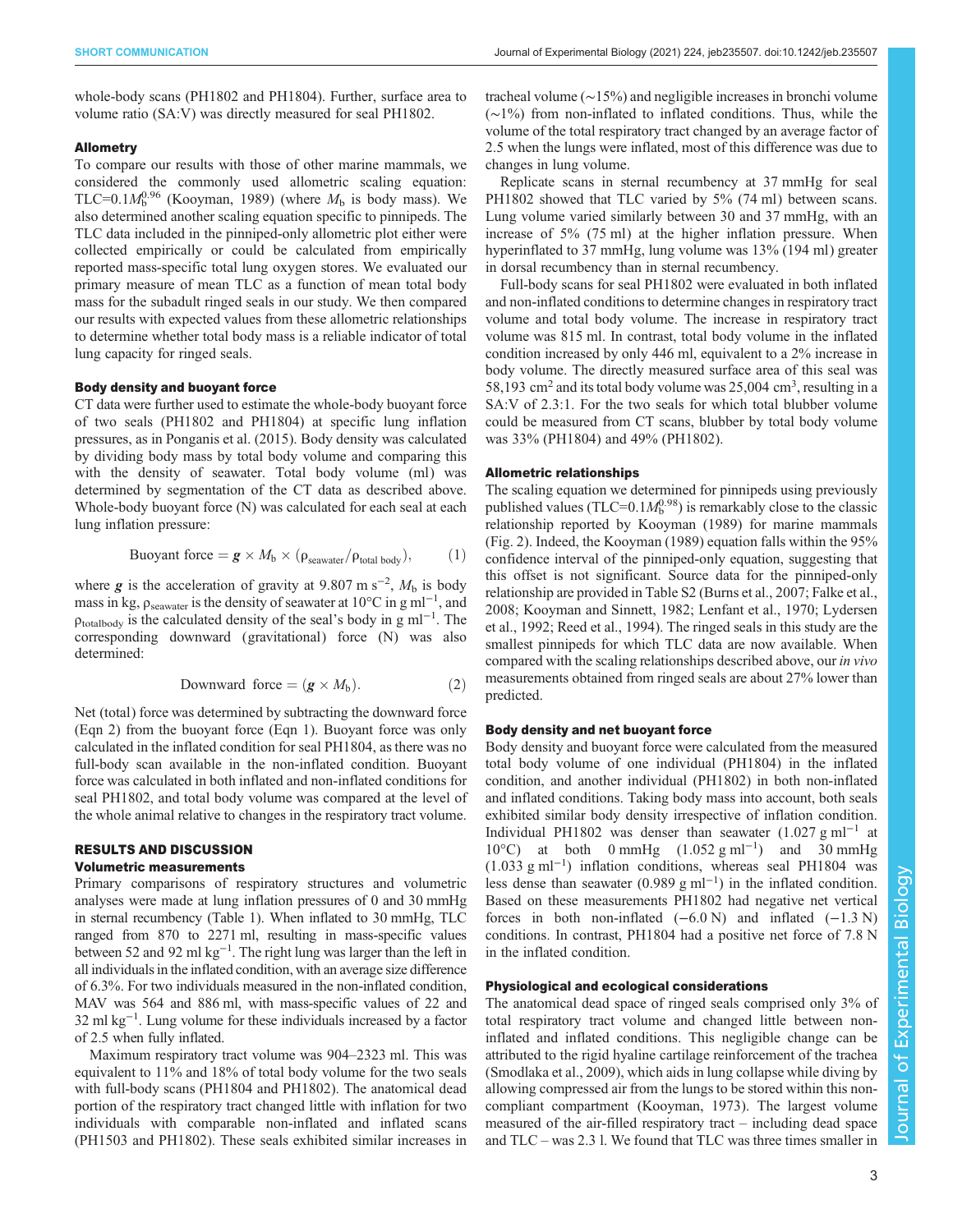<span id="page-3-0"></span>

|  |  | Table 1. Respiratory volume for ringed seals, shown with measures of body volume and corresponding body density and vertical forces |
|--|--|-------------------------------------------------------------------------------------------------------------------------------------|
|  |  |                                                                                                                                     |

| Individual                                     | PH1701 <sup>a</sup>      | PH1503 <sup>a</sup>      | PH1804 <sup>b</sup>      | PH1802°        | Range                    |
|------------------------------------------------|--------------------------|--------------------------|--------------------------|----------------|--------------------------|
| Sex                                            | E                        | M                        | M                        | M              |                          |
| Age (months)                                   | 15.6                     | 43                       | 16.7                     | 25.8           |                          |
| Mass (kg)                                      | 14.9                     | 27.5                     | 20.5                     | 26.2           |                          |
| ST length (cm)                                 |                          | 90                       | 81.5                     | 86             |                          |
| Non-inflated (0 mmHg)                          |                          |                          |                          |                |                          |
| Trachea volume (ml)                            |                          | 39.9                     |                          | 26.2           | $26.2 - 39.9$            |
| Trachea volume (ml $kg^{-1}$ )                 | $\overline{\phantom{0}}$ | 1.4                      | $\equiv$                 | 1.0            | $1.0 - 1.4$              |
| Bronchi volume (ml)                            |                          | 9.9                      | $\equiv$                 | 9.3            | $9.3 - 9.9$              |
| Bronchi volume (ml $kg^{-1}$ )                 |                          | 0.4                      | -                        | 0.4            |                          |
| Left lung volume (ml)                          | $=$                      | 465                      | $\overline{\phantom{0}}$ | 262            | 262-465                  |
| Right lung volume (ml)                         |                          | 421                      | $\overline{\phantom{0}}$ | 302            | 302-421                  |
| Total lung volume (ml)                         |                          | 886                      | -                        | 564            | 564-886                  |
| Total lung volume (ml $kg^{-1}$ )              | $=$                      | 32.2                     | $\overline{\phantom{0}}$ | 21.5           | $21.5 - 32.2$            |
| Total respiratory tract volume (ml)            | $=$                      | 936                      | $\overline{\phantom{0}}$ | 599            | 599-936                  |
| Total body volume (ml)                         |                          | $\overline{\phantom{0}}$ | -                        | 24,913         | $\overline{\phantom{0}}$ |
| Body density (g $ml^{-1}$ )                    | $=$                      | $=$                      | $\equiv$                 | 1.052          | $\equiv$                 |
| Buoyant force (N)                              |                          |                          |                          | 250.7          |                          |
| Downward force (N)                             | $=$                      |                          | $\equiv$                 | 256.7          |                          |
| Net (total) force (N)                          | $\overline{\phantom{0}}$ |                          | $\overline{\phantom{0}}$ | $-6.0$         | $\overline{\phantom{0}}$ |
| Inflated (30 mmHg)                             |                          |                          |                          |                |                          |
| Trachea volume (ml)                            | 23.1                     | 43.1                     | 34.6                     | 32.2           | $23.1 - 43.1$            |
| Trachea volume (ml $kg^{-1}$ )                 | 1.6                      | 1.6                      | 1.7                      | 1.2            | $1.2 - 1.7$              |
| Bronchi volume (ml)                            | 11.2                     | 9.1                      | 13.7                     | 10.3           | $9.1 - 13.7$             |
| Bronchi volume (ml $kg^{-1}$ )                 | 0.8                      | 0.3                      | 0.7                      | 0.4            | $0.3 - 0.8$              |
| Left lung volume (ml)                          | 426                      | 1108                     | 912                      | 650            | 426-912                  |
| Right lung volume (ml)                         | 444                      | 1163                     | 977                      | 723            | 444-1163                 |
| Total lung capacity (ml)                       | 870                      | 2271                     | 1890                     | 1372           | 870-2271                 |
| Total lung capacity (ml $kg^{-1}$ )            | 58.4                     | 82.6                     | 92.2                     | 52.4           | $52.4 - 92.2$            |
| Diving lung volume (I)                         | 0.4                      | 1.1                      | 0.9                      | 0.7            | $0.4 - 1.1$              |
| Usable lung $O2$ (I)                           | 0.1                      | 0.2                      | 0.1                      | 0.1            | $0.1 - 0.2$              |
| Diving lung $O_2$ store (ml kg <sup>-1</sup> ) | 4.4                      | 6.2                      | 6.9                      | 3.9            | $3.9 - 6.9$              |
| Total respiratory tract volume (ml)            | 904                      | 2323                     | 1938                     | 1415           | 904-2323                 |
| Total body volume (ml)                         | $\overline{\phantom{0}}$ | $\equiv$                 | 20,719                   | 25,359         | 20,719-25,359            |
| Body density (g $ml^{-1}$ )                    |                          |                          | 0.989                    | 1.033          | 0.989-1.033              |
| Buoyant force (N)                              | $\overline{\phantom{0}}$ | $\overline{\phantom{0}}$ | 208.7                    | 255.4          | $\overline{\phantom{m}}$ |
| Downward force (N)                             | $\overline{\phantom{0}}$ | $\equiv$                 | 200.9                    | 256.7          |                          |
| Net (total) force (N)                          | $\overline{\phantom{0}}$ |                          | 7.8                      | $-1.3$         | $-1.3 - 7.8$             |
| Difference in respiratory tract (%)            |                          | 148                      |                          | 136            |                          |
| Difference in total body volume (%)            |                          |                          |                          | $\overline{2}$ |                          |
| Difference in total body volume (ml)           | $\overline{\phantom{0}}$ | $\overline{\phantom{0}}$ | $\overline{\phantom{0}}$ | 446.6          | $\overline{\phantom{m}}$ |

Diving lung volume is estimated as 50% of total lung capacity. Usable lung  $O_2$  was calculated based on 15% oxygen extraction efficiency.

CT scanner model: <sup>a</sup>GE 16 Slice Light Speed, <sup>b</sup>GE 16 Slice Bright Speed, <sup>c</sup>Siemens 32/64 Somatom GO-UP.

our ringed seals measured in vivo than in ringed seal lungs assessed postmortem [\(Lydersen et al., 1992\)](#page-5-0). This could be due in part to constraints of lung inflation within an enclosed body cavity versus when the respiratory tract is excised. While developmental differences may confound comparisons across age classes, our mass-specific estimates of TLC were also smaller than measures obtained from the excised lungs of adult seals ([Lydersen et al.,](#page-5-0) [1992](#page-5-0)), suggesting that postmortem measurements may overestimate lung capacity.

Given the hyperinflation applied during prescribed veterinary assessments, our measurements provide an upper bound of TLC. Notably, we found little difference in TLC at pressures of 30 and 37 mmHg, indicating that the lungs reached maximum expansion in both conditions. While normally measured at a standard pressure of 22 mmHg, the TLC values reported are likely biologically relevant as they capture full inflation of the lungs within the body cavity; however, they may not be physiologically accurate as a result of hyperinflation. We found that subject positioning had a greater influence on lung volume than inflation pressure, highlighting the differential effects of gravity and recumbency on TLC estimates obtained out of water. Measurements conducted in dorsal recumbency allowed for more complete expansion of the lungs and chest wall and more accurate assessment of TLC.

We measured MAV that was about 40% of TLC. This is much higher than values based on excised respiratory tracts in other marine mammals, which indicate MAV is 0–16% of TLC [\(Fahlman](#page-5-0) [et al., 2011; Kooyman and Sinnett, 1979\)](#page-5-0). Although it is a common metric, MAV can be difficult to compare across studies. Here, MAV was measured in living, apneic seals when lungs were relaxed in the non-inflated condition. Other studies have defined MAV as the volume of relaxed lungs when transpulmonary pressure is zero [\(Kooyman and Sinnett, 1979\)](#page-5-0), a condition that can only be achieved postmortem. MAV has also been related to both functional residual capacity (FRC, the air volume remaining after a passive exhalation) and residual volume (RV, the air volume remaining after forceful exhalation) in living animals [\(Fahlman et al., 2011](#page-5-0)). Our definition of MAV most closely aligns with FRC; therefore, comparisons to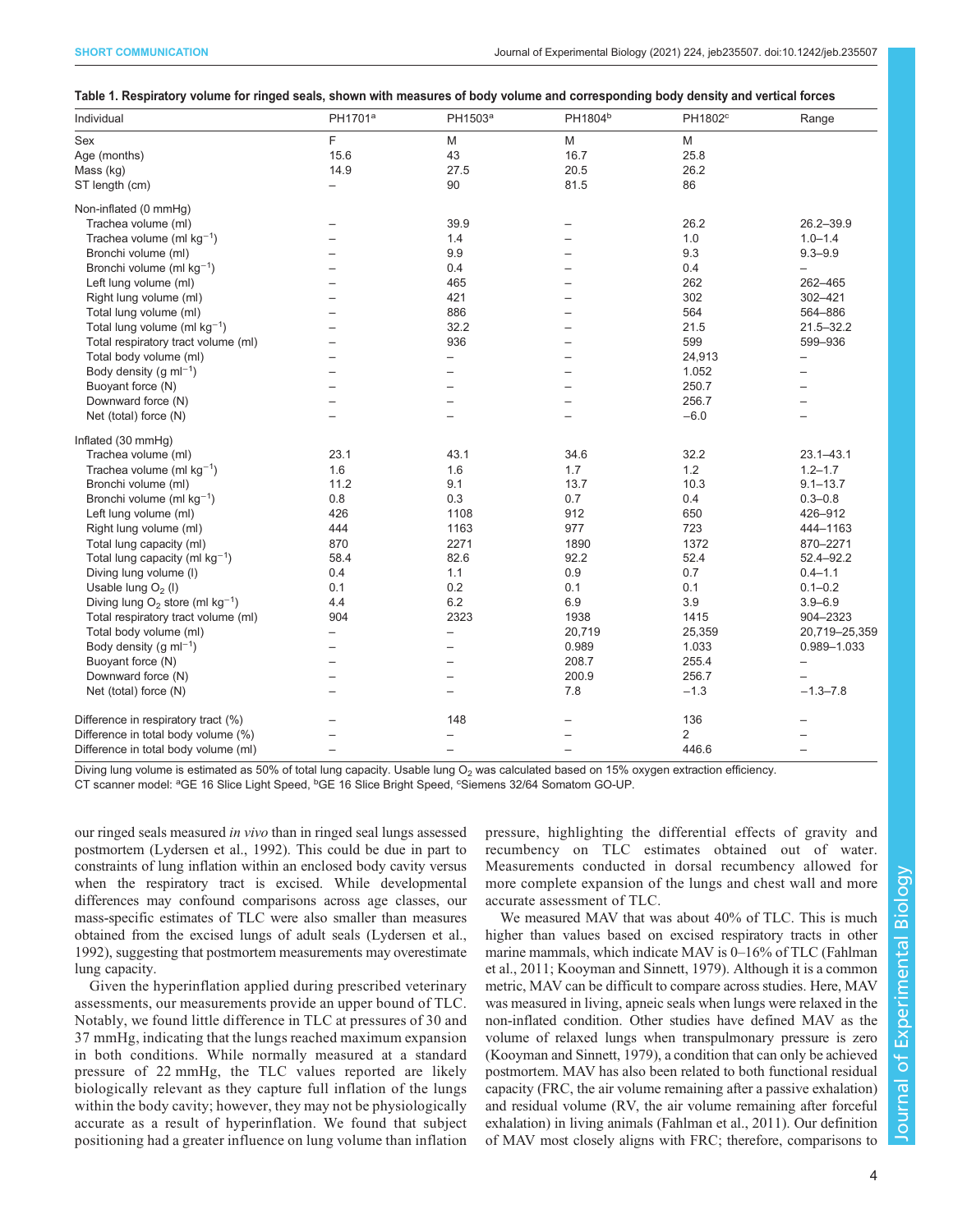<span id="page-4-0"></span>

Fig. 2. Logarithmic plot of mean total lung capacity (TLC) as a function of total body mass  $(M_b)$ . [Kooyman](#page-5-0)'s (1989) allometric scaling equation for marine mammals, TLC=0.1 $\mathcal{M}_\mathrm{b}^{0.96}$  (red dashed line) is plotted with the pinnipedonly relationship determined in this study,  $\mathsf{TLC}=0.1\mathsf{M}_{\mathsf{b}}^{0.98}$  (black dashed line). Source data for pinniped-only line are provided in [Table S2](http://jeb.biologists.org/lookup/doi/10.1242/jeb235507.supplemental). Ringed seals from this study are shown as a group mean  $(n=4)$ .

postmortem studies of other marine mammals may not be appropriate.

Diving lung volume (DLV) is commonly estimated at 50% of TLC for pinnipeds, with an oxygen extraction efficiency of 15% [\(Kooyman, 1973; Kooyman and Sinnett, 1982](#page-5-0); [Kooyman et al.,](#page-5-0) [1971](#page-5-0)). As direct measurements exist for only a few species [\(Kooyman et al., 1971; Ponganis, 2011\)](#page-5-0), we often rely on these assumptions to quantify mass-specific DLV. For our ringed seals, the traditional assumptions yield a DLV ranging from 0.4 to 1.1 liters and corresponding mass-specific DLV from 3.9 to 6.9 ml kg−<sup>1</sup> . Similar to TLC, these values for DLV in immature ringed seals are lower than previously reported for adult ringed seals [\(Lydersen et al., 1992](#page-5-0)), and more similar to values reported for harbor seal pups (Burns et al., 2005). Although the assumptions outlined above can be useful in estimating DLV when empirical data are lacking, much remains to be learned about how respiratory capacity including DLV may change across ontogeny.

Relative to predictions based on scaling relationships, the immature ringed seals in this study had lower than expected lung capacity. This was also the case for adult ringed seals measured postmortem [\(Lydersen et al., 1992](#page-5-0)), suggesting the relatively small TLC values obtained here are not explained by methodology or ontogeny. Rather, the deviation of ringed seal lungs from common scaling relationships may be explained by their compact body size and extensive blubber stores. One of the novel aspects of this work was our ability to directly measure SA:V in one individual. This metric is rarely empirically determined but is relevant to aspects of thermoregulation, hydrodynamics and energetics. To compensate for large SA:V and associated heat loss in polar waters, ringed seals have considerable blubber reserves that may comprise half their body volume. Although serving different primary functions, the relative volume of both lungs and blubber have important effects on buoyancy in the smallest phocid.

Seals must manage dynamic buoyant forces and associated energetic costs while diving ([Watanabe et al., 2006; Williams et al.,](#page-5-0) [2000](#page-5-0)). The imaging approach employed here enabled a variety of

volumetric measurements relevant to evaluating constraints on diving. Despite high blubber content (48% of body volume), seal PH1802 had a net negative (sinking) force in both inflated and noninflated lung conditions. In contrast, seal PH1804 had lower blubber volume (33% of body volume), but exhibited a net positive (buoyant) force in the inflated lung condition. These somewhat surprising results were driven by relatively small differences in overall body size (mass and volume) and body density, although in absolute terms, both seals were almost neutrally buoyant in seawater. For reference, some penguins have a net positive force of +15 to 50 N ([Ponganis et al., 2015](#page-5-0)), while larger seal species exhibit net negative forces from −15 to −132 N (Beck et al., 2000; [Webb et al., 1998](#page-5-0)). In comparison, the net vertical forces on the ringed seals were relatively small  $(-6 \text{ to } +7 \text{ N})$  and could likely be adjusted by changes in lung volume at the start of a dive. These near-neutral values are physiologically advantageous as they should limit the overall cost of foraging, diving and moving through the marine environment (Adachi et al., 2014; [Miller et al.,](#page-5-0) [2012; Nousek-McGregor et al., 2014; Richard et al., 2014](#page-5-0); [Sato et al., 2013\)](#page-5-0).

We conclude that *in vivo* measurements of lung capacity in ringed seals are smaller in both absolute and mass-specific terms relative to postmortem assessments. Further, total body mass consistently underestimates TLC in this species when considered in the context of established allometric relationships. This deviation likely results from their small, compact body size and exceptional blubber stores. Biomedical imaging can provide accurate quantification of specific regions of the respiratory tract, as well as additional measures of total body and blubber volume that have important ecological implications for free-ranging individuals.

#### **Acknowledgements**

We thank the stranding response and animal care teams at the Alaska SeaLife Center, as well as D. Rosen, C. Goertz, J. Belovarac, K. Strehlow, P. Martre, R. Cieri, J. Rasmussen, R. Nichols, R. Sills, T. Williams and A. Moore.

#### Competing interests

The authors declare no competing or financial interests.

#### Author contributions

Conceptualization: H.H.-S., N.M.T., C.R.; Methodology: H.H.-S., K.W., S.D.-G.; Formal analysis: H.H.-S.; Investigation: H.H.-S.; Resources: C.R.; Data curation: H.H.-S., K.W.; Writing - original draft: H.H.-S., N.M.T., C.R.; Writing - review & editing: H.H.-S., N.M.T., K.W., S.D.-G., C.R.; Visualization: H.H.-S.; Supervision: C.R.; Project administration: N.M.T., C.R.; Funding acquisition: N.M.T., C.R.

#### Funding

Funding was provided by the National Oceanic and Atmospheric Administration's Alaska Pinnipeds Program [NA15NMF4390166, NA16NMF4390027].

#### Data availability

Original DICOM data are available from the Dryad digital repository [\(Hermann-](#page-5-0)[Sorensen et al., 2020\)](#page-5-0):<https://doi.org/10.7291/D1R68J>

#### Supplementary information

Supplementary information available online at <https://jeb.biologists.org/lookup/doi/10.1242/jeb.235507.supplemental>

#### References

- [Adachi, T., Maresh, J. L., Robinson, P. W., Peterson, S. H., Costa, D. P., Naito, Y.,](https://doi.org/10.1098/rspb.2014.2120) Watanabe, Y. Y. and Takahashi, A. [\(2014\). The foraging benefits of being fat in a](https://doi.org/10.1098/rspb.2014.2120) [highly migratory marine mammal.](https://doi.org/10.1098/rspb.2014.2120) Proc. R. Soc. B Biol. Sci. 281, 20142120. [doi:10.1098/rspb.2014.2120](https://doi.org/10.1098/rspb.2014.2120)
- Beck, C. A., Bowen, W. D. and Iverson, S. J. (2000). Seasonal changes in buoyancy and diving behaviour of adult grey seals. J. Exp. Biol. 203, 2323-2330.
- [Burns, J. M., Costa, D. P., Frost, K. and Harvey, J. T.](https://doi.org/10.1086/432922) (2005). Development of body [oxygen stores in harbor seals: effects of age, mass, and body composition.](https://doi.org/10.1086/432922) Physiol. Biochem. Zool. 78[, 1057-1068. doi:10.1086/432922](https://doi.org/10.1086/432922)